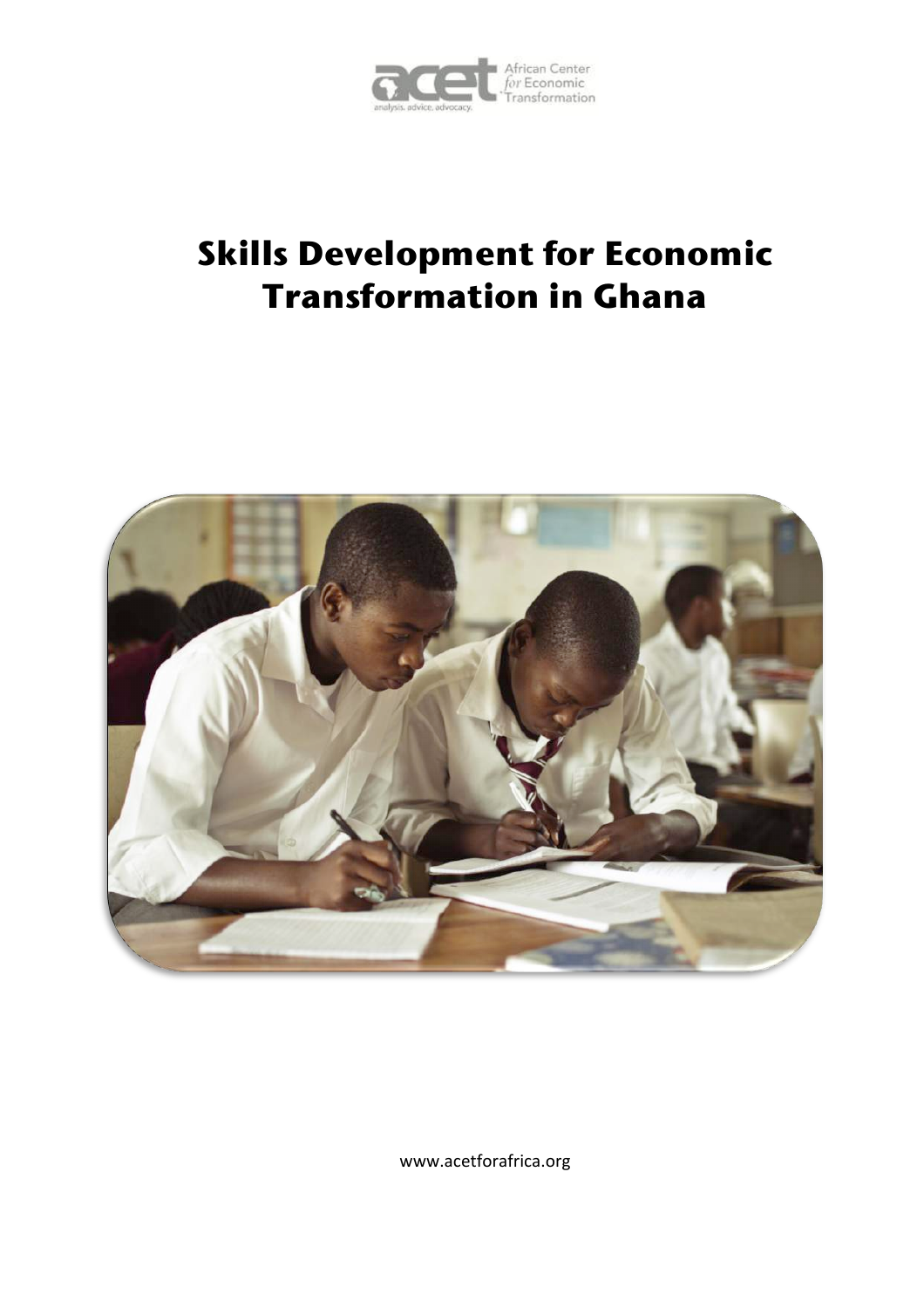## **Skills Development for Economic Transformation in Ghana**

Submitted to the

African Center for Economic Transformation

By

Dr. William Baah-Boateng Senior Lecturer, Dept. of Economics, University of Ghana Fellow, international Institute for Advanced Studies (IIAS)

&

Dr. Daniel Baffour-Awuah Executive Director Workforce Development Institute

February 2015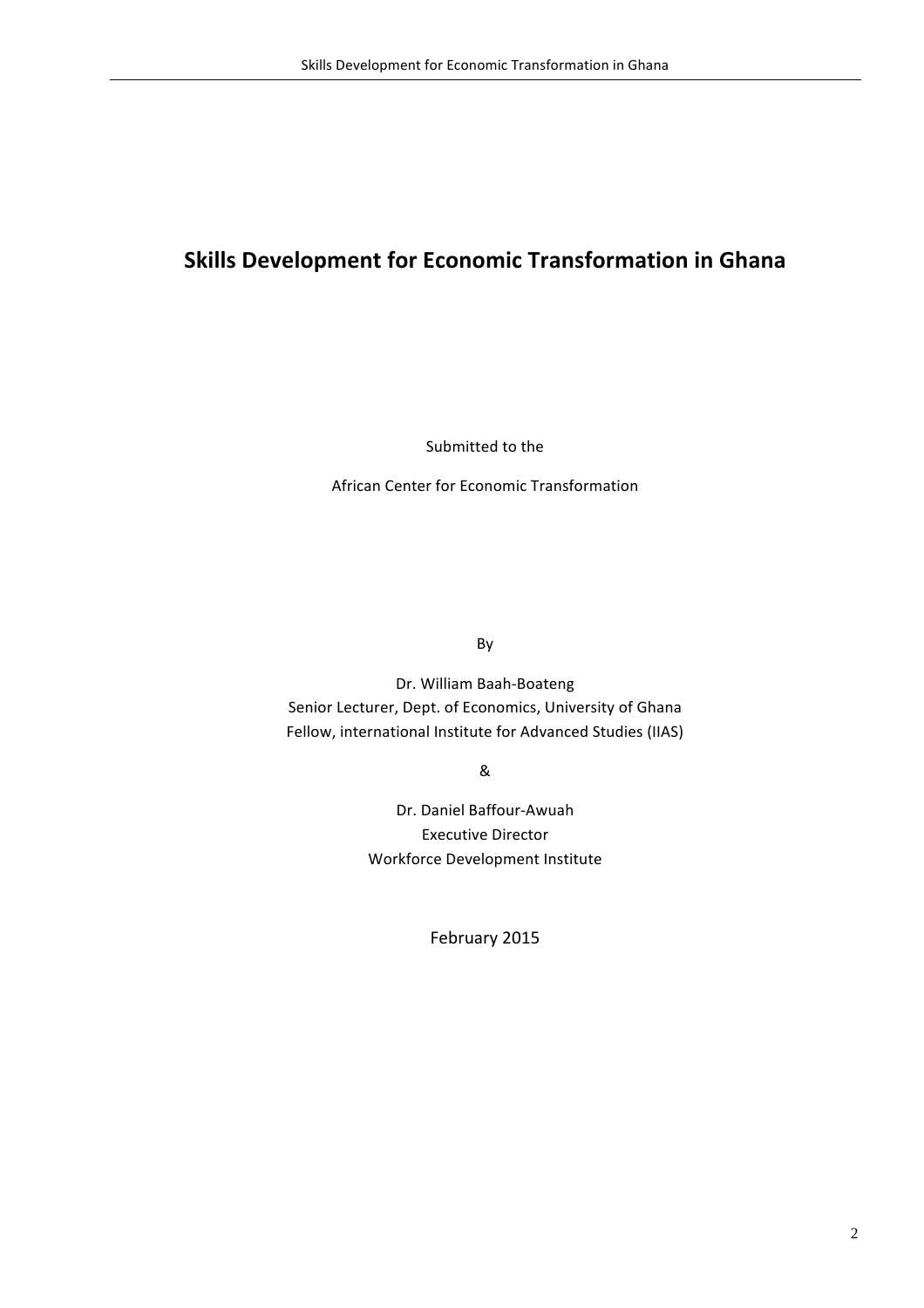## **Acronyms and Abbreviations**

| <b>ACET</b>   | African Center for Economic Transformation                  |
|---------------|-------------------------------------------------------------|
| <b>CBT</b>    | <b>Competency Based Training</b>                            |
| <b>CEO</b>    | <b>Chief Executive Officer</b>                              |
| <b>COTVET</b> | Council for Technical and Vocational Education and Training |
| <b>DANIDA</b> | Danish International Development Agency                     |
| <b>EMIS</b>   | <b>Educational Management Information System</b>            |
| <b>ESAR</b>   | <b>Education Sector Annual Review</b>                       |
| <b>GDP</b>    | <b>Gross Domestic Product</b>                               |
| <b>GEA</b>    | Ghana Employers' Association                                |
| <b>GES</b>    | <b>Ghana Education Service</b>                              |
| <b>GLSS</b>   | <b>Ghana Living Standards Survey</b>                        |
| <b>GSS</b>    | <b>Ghana Statistical Service</b>                            |
| <b>HND</b>    | <b>Higher National Diploma</b>                              |
| <b>JHS</b>    | Junior High School                                          |
| <b>MDG</b>    | Millennium Development Goal                                 |
| <b>NCTE</b>   | <b>National Council for Tertiary Education</b>              |
| <b>NERP</b>   | New Educational Reform Program                              |
| <b>NGO</b>    | Non-Governmental Organization                               |
| <b>NVTI</b>   | National Vocational Training Institute                      |
| <b>TVET</b>   | <b>Technical Vocational Education and Training</b>          |
| <b>SHS</b>    | Senior High School                                          |
| <b>TVSD</b>   | Technical and Vocational Skill Development                  |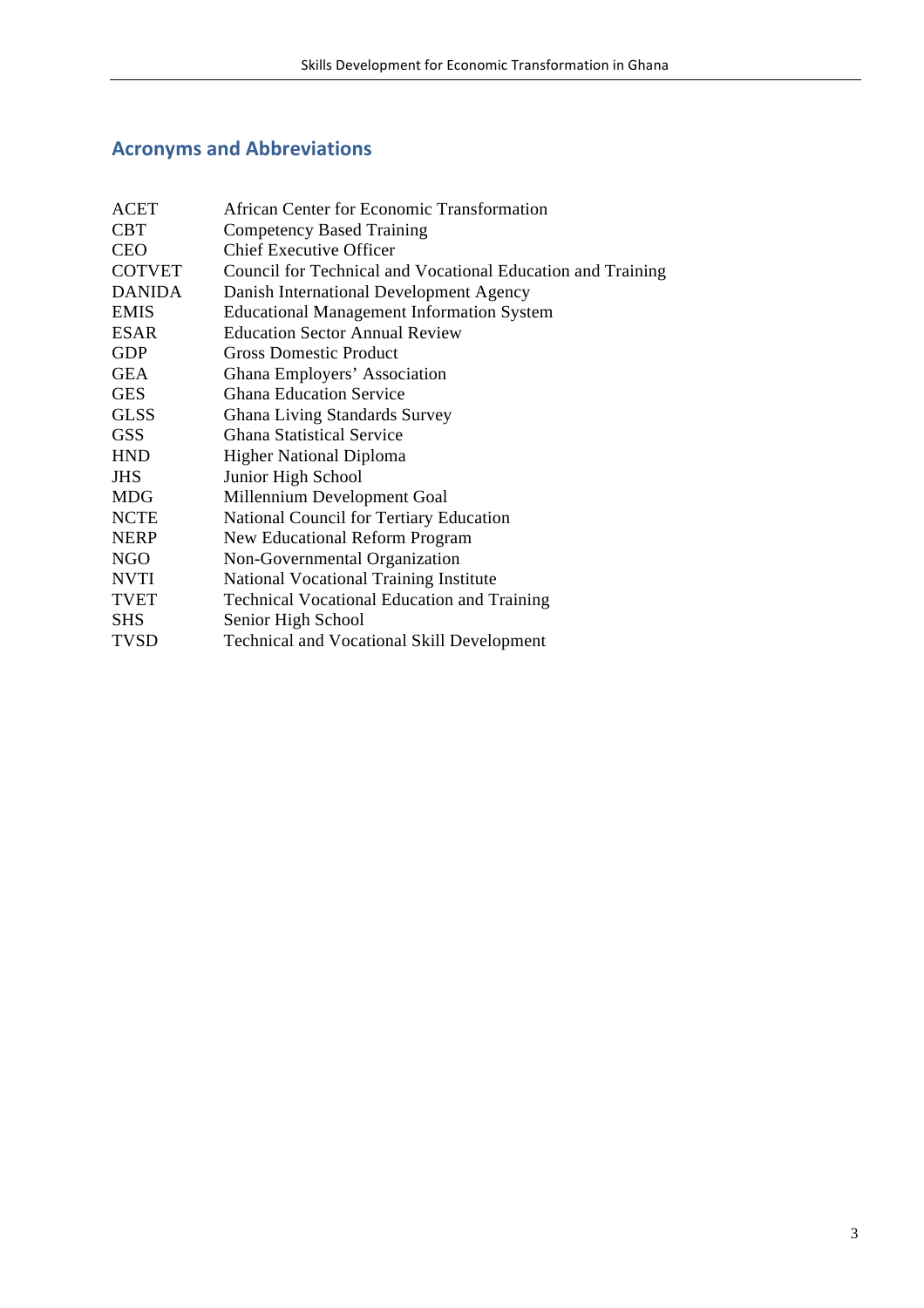## **Contents**

- 1. Introduction
- 2. Employment and Labor Force
- 3. Education and Skills
	- 3.1. Overview
	- 3.2. Structure of Education and Skills Development System
	- 3.3. Education Enrollment
- 4. Overview of Demand–Supply of Skills Gap
	- 4.1 Overall Demand–Supply Gap
	- 4.2 Specific Demand–Supply Gaps of Skills
- 5. Recent Initiatives and Programs
	- 5.1 Institutional Structure
	- 5.2 Recent and Current Programs
- 6. Key Issues and Challenges for Skills Development
- 7. Recommendations

## **List of Tables**

- Table 1: Employment and Unemployment Trends and Structure
- Table 2: Education Level of Working-Age Population (%), 2013
- Table 3: Overall Labor Supply–Demand Gap, 2007–2013
- Table 4: Labor Supply–Demand Gap by Skills, 2006–2013

## **List of Figures**

Figure 1: Age Distribution of the Labor Force by Sex, 2013

Figure 2: % of Enrollment in Science and Humanities for All Public Universities and Polytechnics, 2012/13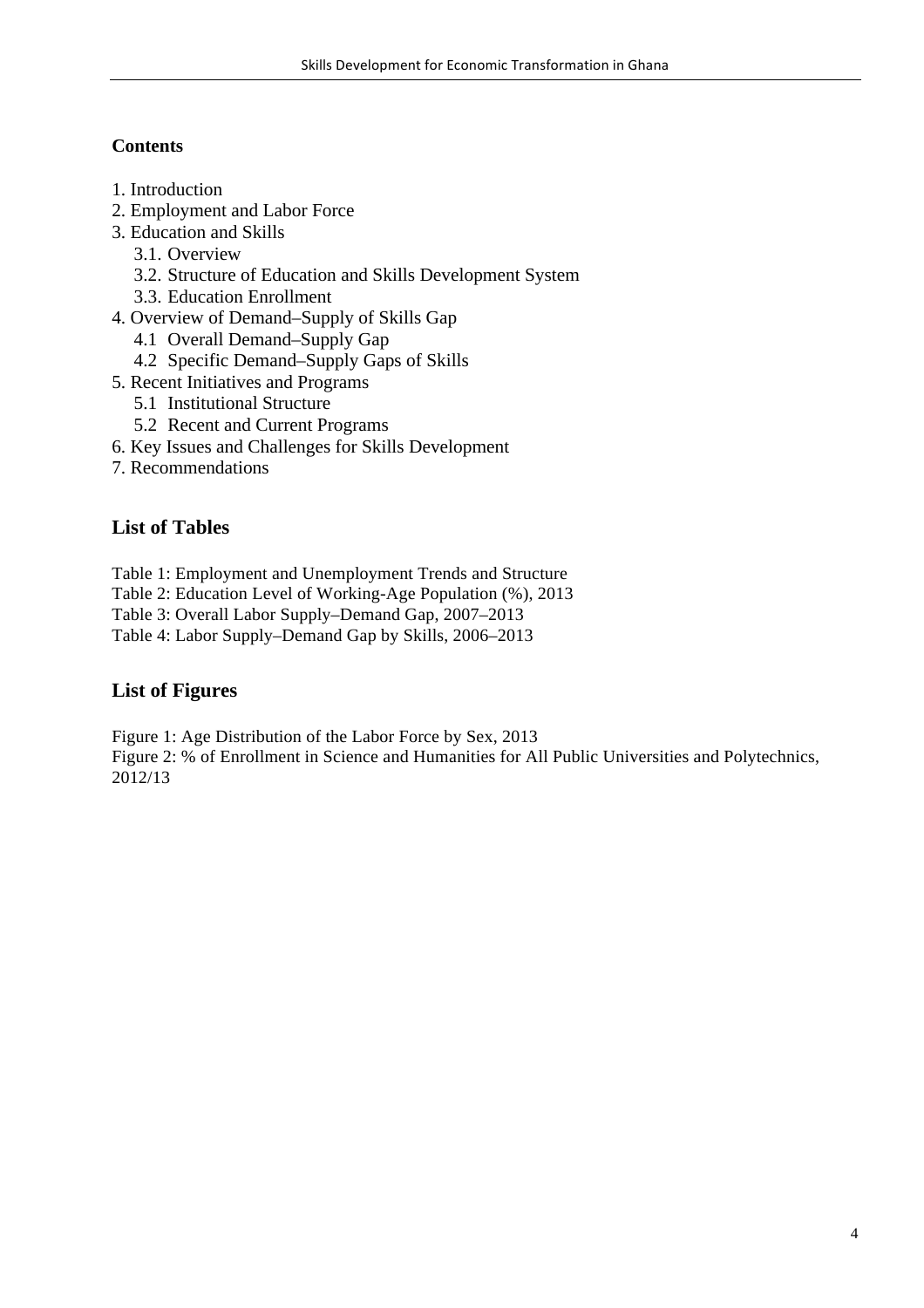## **1. Introduction**

Fifty years ago, Ghana and South Korea had virtually the same per capita income, but currently, the national output of South Korea is about six times higher than that of Ghana (Baah-Boateng, 2013). Some reckon that at least half of the difference is due to South Korea's success in acquiring and using knowledge (World Bank, 2009). Indeed, the state of underdevelopment of many African countries is due not only to lack of capital but, more importantly, to lack of adequate knowledge and skills to enhance productivity and increase national output. Human capital development in Ghana is estimated to be quite low, to the extent that only about one of every four persons in the working-age population has a secondary education or better (Baah-Boateng and Ewusi, 2013). Even in the case of those with a secondary education or better, the quality of skills acquired in school relative to what the economy requires is also a challenge. The purpose of this paper is to provide some analytical overview of skills development in Ghana, showing challenges of education and skills training and suggesting some measures to stimulate debate at the Ghana Transformation Forum under the auspices of the African Center for Economic Transformation (ACET). The paper is structured in eight sections. An overview of employment and labor force in Ghana is dealt with in Section Two after the introductory section. Section Three focuses on education and skills issues, followed by an overview of demand and supply of skills and the critical gaps in Section Four. In Section Five, the paper looks at skills potential, including challenges and opportunities, while Section Six touches on recent initiatives and programs in education and skills training in Ghana. Section Seven outlines major challenges in the education sector, followed by recommendations in Section Eight.

## **2. Employment and Labor Force**

The Ghanaian economy remains highly informal, with at least 88% of total employment found in the informal sector. Strong growth recorded over the last decade has not translated into generation of productive jobs. Annual average GDP growth of about 8.2% between 2006 and 2013 translated into about 4.0% employment growth, indicating employment elasticity of output of about 0.49. Employment largely occurred in the informal sector, with an annual average increase of 4.1%, compared to 3.2% in the formal sector. Gainful employment, comprising wage employment and employers, however, improved from 22.0% of total employment to 26.3%, with a decline in vulnerable employment from 75.4% to 68.6% over the period (Table 1).

| <b>Indicator</b>                   | 2006  | 2010  | 2013  | 2040    | <b>Indicator</b>                | 2006 | 2010 | 2013 |
|------------------------------------|-------|-------|-------|---------|---------------------------------|------|------|------|
| Working-age population             | 13.30 | 15.21 | 15.92 | 33.61   | <b>Institutional Sector (%)</b> |      |      |      |
| Labor Force                        | 9.43  | 10.88 | 12.30 | 27.91   | Public                          | 5.7  | 6.4  | 5.9  |
| Employment (in millions)           | 9.14  | 10.24 | 12.04 | $---$   | Private                         | 7.0  | 7.4  | 6.1  |
| <i>Economic Sector</i> (%)         |       |       |       |         | Informal                        | 87.3 | 86.2 | 88.0 |
| Agriculture                        | 54.9  | 41.6  | 44.7  | $---$   | <b>Employment Type</b> (%)      |      |      |      |
| Industry                           | 14.2  | 15.4  | 14.4  | $---$   | Gainful employment              | 22.0 | 23.1 | 26.3 |
| <b>Manufacturing</b>               | 11.4  | 10.8  | 9.1   | $- - -$ | Vulnerable employment           | 75.4 | 71.5 | 68.6 |
| Mining and quarrying               | 0.7   | 1.1   | 1.6   | $---$   |                                 |      |      |      |
| Electricity, gas, stream, etc. 0.2 |       | 0.2   | 0.2   | $- - -$ | Non-working                     |      |      |      |
| Water supply, sewerage, etc.0.1    |       | 0.2   | 0.2   | $---$   | Unemployment rate $(15+)$ 3.1   |      | 5.8  | 5.2  |
| Construction                       | 1.8   | 3.1   | 3.3   | $---$   | Youth unemployment rate 6.6     |      | 12.9 | 10.9 |
| Service                            | 30.9  | 43.0  | 40.9  | $---$   | Rate of joblessness (%)         | 12.9 | 12.6 | 14.8 |
| Trade                              | 18.0  | 18.9  | 19.5  | $---$   |                                 |      |      |      |
| Other service                      | 12.9  | 24.1  | 21.4  |         |                                 |      |      |      |

**Table 1: Employment and Unemployment Trends and Structure**

*Source: Computed and/or compiled by author from census and GLSS 5&6, GSS*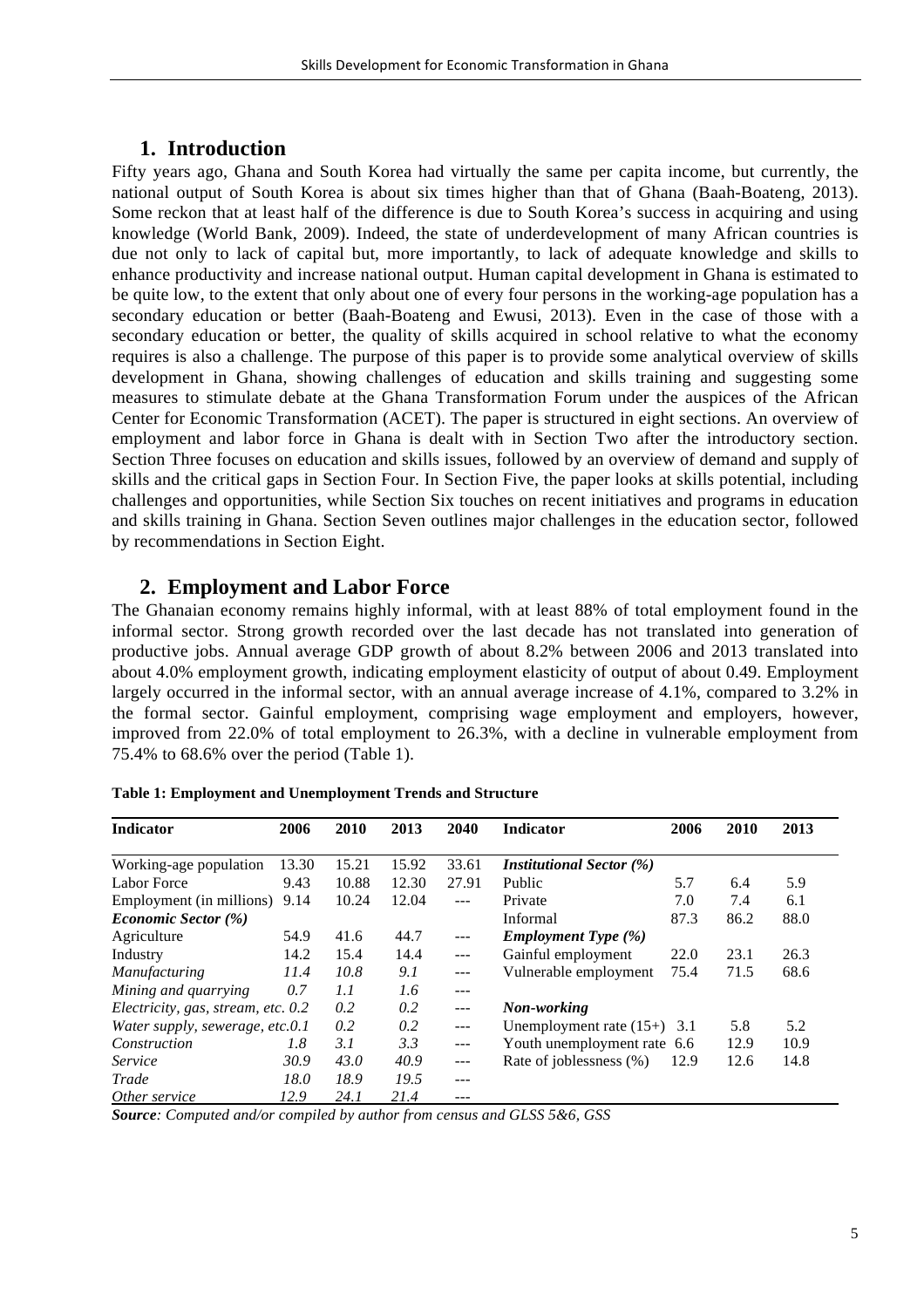Employment in agriculture expanded annually by 1.0% on average, against 8.3% and 4.2% in the service and industrial sectors, respectively. Consequently, agriculture's dominance in employment has been cut drastically, from 55% of total employment to 45% between 2006 and 2013, compared with a substantial increase in services employment, from 31% to 41%, and a marginal gain in industry employment of 0.2 percentage points (see Table 1). The shift in employment from agriculture to services and industry is a reflection of changes in the economic structure of the country. Available data from national accounts suggests a drop in agriculture's contribution to national output, from 30.4% in 2006 to 22.6% in 2013, compared with an increase from 48.8% to 50.0% for services, and from 20.8% to 27.5% for industry on account of oil.

The country's working-age population and the labor force continue to grow, and, coupled with slow growth of employment, imply increasing incidence of unemployment and joblessness. The working-age population increased from 13.3 million in 2006 to 15.9 million in 2013, representing annual average growth of 2.6%, and is projected to reach 33.6 million in 2040. Similarly, the labor force is projected to hit 27.9 million in 2040, based on annual average growth of 3.9% over the period. Females account for 52.2% compared to 47.8% of males. About 22% of the total labor force are youths aged 15–24, with the remaining 78% aged 25 years and above (Figure 1). Male youths constitute 23.1% of the male labor force, against 76.9% male adults, while female youths account for 21.7% of the total female labor force compared to 78.3% adults. The effect of the failure of employment to grow a bit faster than the labor force and working-age population is the rising rate of unemployment, from 3.1% to 5.2% between 2006 and 2013, and rate of joblessness<sup>1</sup> from 12.9% to 14.8% over the period (Table 1).



*Source: Computed by authors from GLSS 6, 2013*

## **3. Education and Skills**

 

## *3.1. Overview*

The level of education and skills of the Ghanaian working-age population remains quite low, with eight of every 10 having less than a secondary education. This does not seem to be enough to propel the country to economic transformation, and largely explains the high level of informal employment and vulnerable employment. Formal education and skills training constitute the main method of developing human capital for the labor market. Indeed, job openings in the formal sector generally require at least secondary or senior high school certificate qualifications. However, available data indicate that the majority of the working-age population and those in employment have only had at most a basic

 $1$  The joblessness rate is the proportion of the working-age population (less those in school or training) who are not working.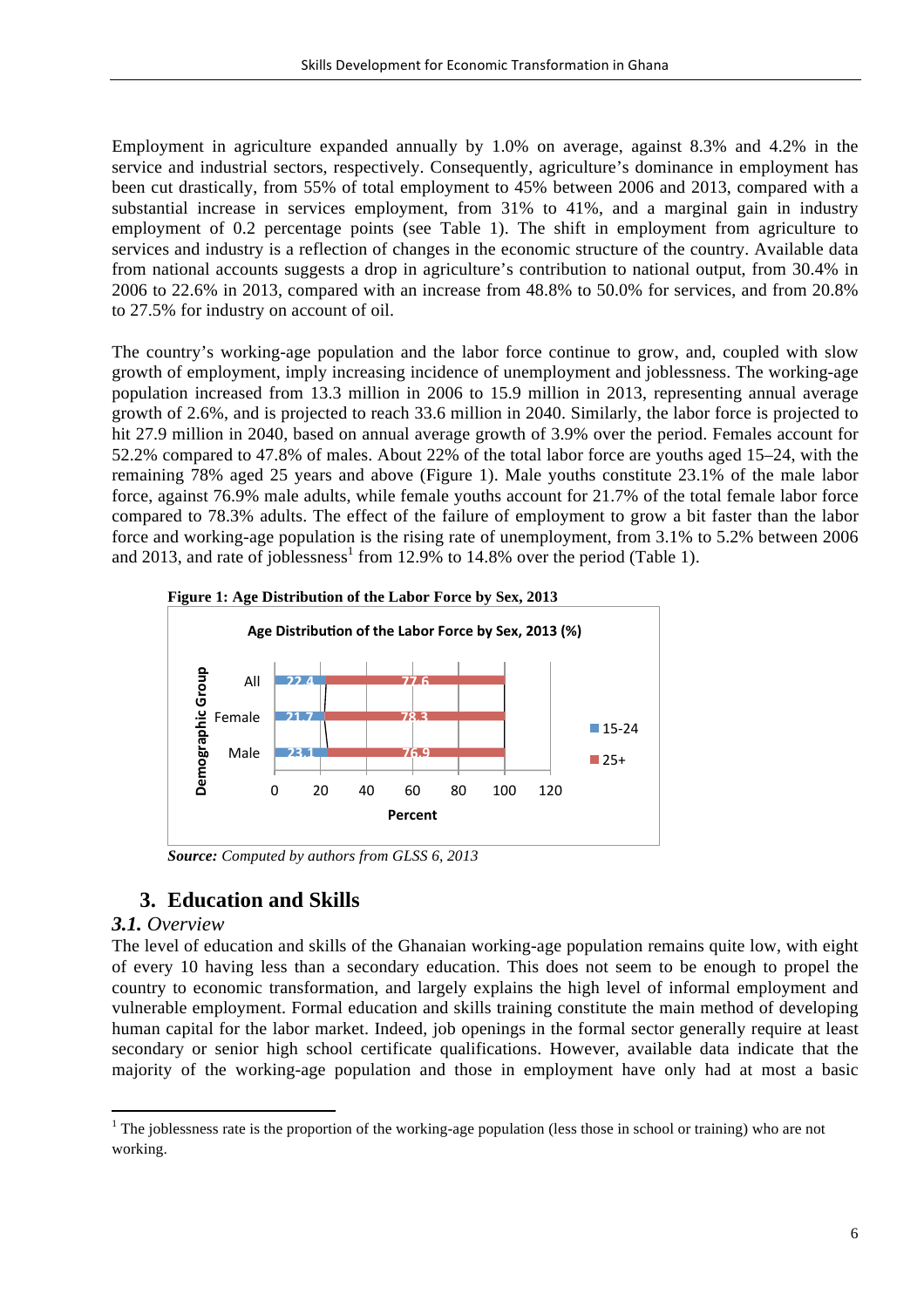education. In 2013, about three out of every 10 Ghanaians in the working-age population had no formal education, or at best a preschool education, while about five of every 10 of working age had some primary or junior high school education (Table 2). By implication, more than three-quarters of people of working age with at most a basic education would find it difficult to obtain employment in the formal sector. In effect, they are left with no option other than to settle for jobs in the informal sector where formal education is not an entry requirement.

| Level of Education    | Working-Age  | Agriculture   | Manufacturing | Tourism | Trade |
|-----------------------|--------------|---------------|---------------|---------|-------|
|                       | Population % |               |               |         |       |
| None                  | 22.6         | 38.2          | 18.3          | 20.6    | 18.6  |
| K.G.                  | 10.6         | 14.3          | 9.8           | 13.1    | 10.9  |
| Basic education       | 48.0         | 42.4          | 58.5          | 49.8    | 43.3  |
| Secondary education   | 10.9         | 4.2           | 8.1           | 10.5    | 12.0  |
| Voc./tech./commercial | 2.4          | $0.6^{\circ}$ | 3.3           | 4.4     | 5.0   |
| Teacher/nursing/HND   | 1.5          | 0.3           | 0.3           | 0.0     | 2.9   |
| Polytechnic           | 1.3          | 0.2           | 1.1           | 1.2     | 0.4   |
| University            | 2.8          | 0.2           | 0.7           | 0.5     | 1.0   |
| Total (in millions)   |              | 15.92         | 5.38          | 1.10    | 2.35  |

**Table 2: Education Level of Working-Age Population (%), 2013**

*Source: Computed from GLSS 6, 2013*

Clearly, less than a quarter of the working-age population in 2013 could boast of some secondary education or better, with only 4.1% (i.e., about 650,000) having had university or polytechnic education. Those with vocational/technical education constitute 2.4% (or 380,000), while people with professional training like teachers, nurses, or agriculturalists account for 1.5% (or about 240,000). The skill and education level of workers in key sectors of the economy is not too different from the entire workingage population. As expected, only 0.39% of the agriculture workforce, many of whom may be retirees from the formal sector, have university or tertiary education, while about 95% have no formal education or at best basic education (Table 2). This partly explains the lower productivity in agriculture in Ghana. In the manufacturing sector, about 87% of the workforce have at most a basic education, while only 11.4% have secondary or vocational/technical education. Those with university, polytechnic, or teaching/nursing training account for only 2.1%. Similarly, in the trade sector, which includes export trade, only 1.4% of the workforce has any tertiary education, with at least seven of every 10 having less than secondary education, while tourism could boast of only 1.6% of workers with tertiary education, against 73.5% with less than a basic education. Clearly, none of these sectors, or other sectors with similar education and skills constraints, could be put on the path of transformation without drastic transformation of the skills and education of the workforce.

## *3.2. Structure of Education and Skills Development System*

Education in Ghana starts at the age of six years and is a 6-3-3-4 structure, representing two years of kindergarten, six years of primary education, three years of junior high school (JHS), three years of senior high school (SHS), and four years' university course. Naturally, students who successfully pass the SHS Certificate examination can also follow courses at a university, polytechnic, or college of education. The first nine years form basic education, which is free and compulsory and designed to expose children to a wide variety of ideas, skills, and attitudes that will help them cope creatively with their environment and stimulate them to be an asset to their country.

Apart from formal white-collar training is technical and vocational education and training (TVET) and apprenticeship training. Currently, technical and vocational skills development (formal and informal) in Ghana is delivered by very different entities – multiple ministries, private for-profit and nonprofit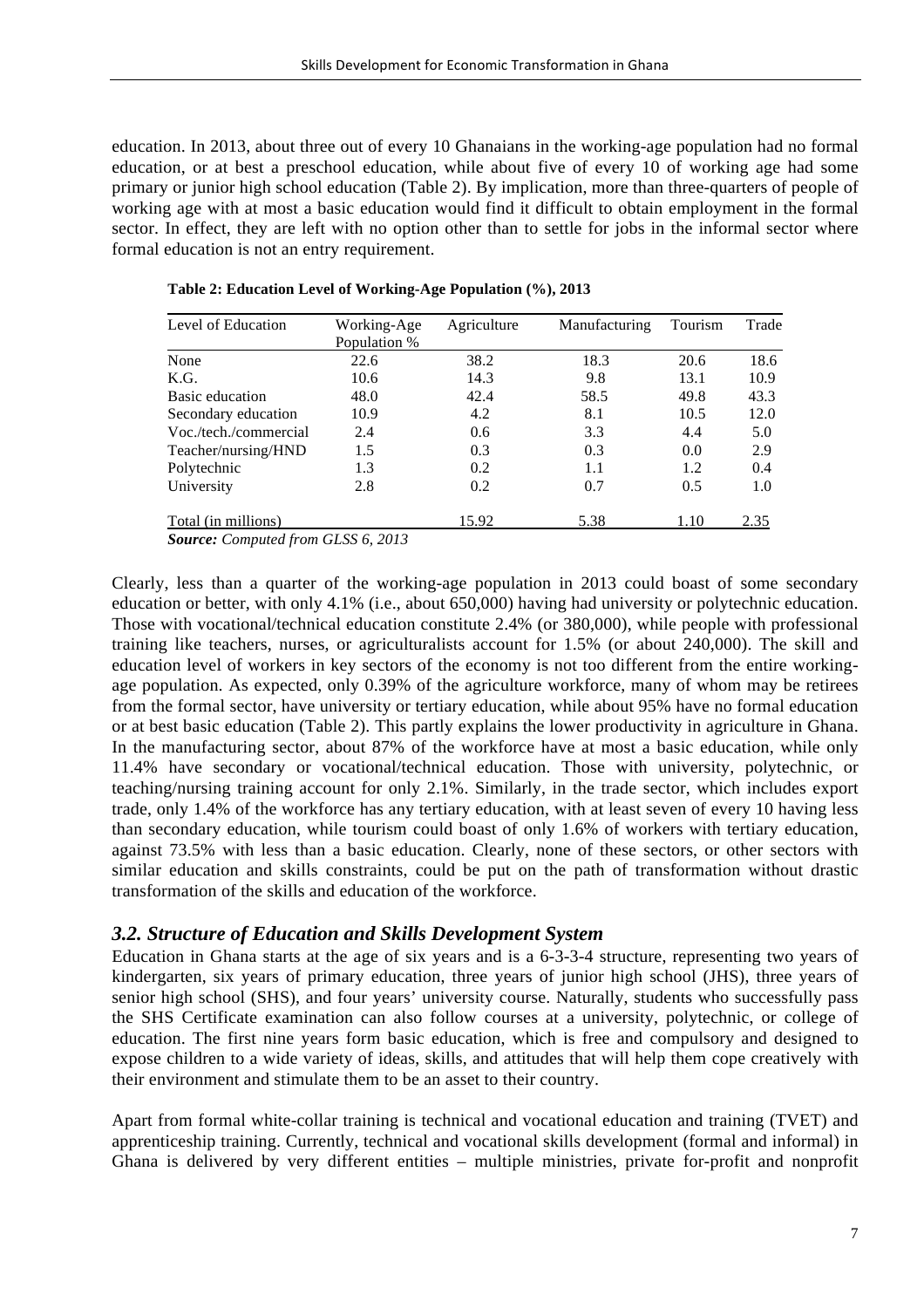institutes, NGOs, and informal apprenticeships. The government of Ghana recognizes five different forms of TVET in the system:

- The formal public system, which includes primarily time-bound, institution-based, graded, and certified training. It is offered by institutions such as the National Vocational Training Institute (NVTI), Ghana Education Service (GES), and youth training institutions.
- § Formal private nonprofit Technical and Vocational Skill Development (TVSD), facilitated by various faith-based organizations and NGOs.
- Formal private and for-profit TVSD, with a variety of private vocational training schools, which has profit-making as one of its objectives.
- The informal system, comprising a wide range of flexible programs and processes by which individuals acquire skills and knowledge from designated training venues outside of the home and, in some cases, at home. Traditional apprenticeships account for the majority of the informal sector and are mostly in the following trades: cosmetology, carpentry, welding, and dressmaking.

#### *3.3. Education Enrollment*

#### *Primary, Junior High, and Senior High Schools*

School enrollment at all levels, and in transition from one level to the other, have witnessed considerable improvement over the years. Enrollment at primary schools, JHS, and SHS have continuously increased since 2008 (see Appendix Table A1). Total enrollment at the primary level increased from 3.71 million to 4.11 million between the 2008/09 and 2012/13 school years, indicating a 2.6% annual average increase. Similarly, enrollment in JHS rose from 1.29 million to 1.45 million (or a 3.1% annual average increase), while enrollment at SHS also increased, from 0.49 million to 0.84 million (or a 14.5% annual average increase) over the period. The higher rate of increase in enrollment at the higher levels is reflected in the decreasing number of early leavers, suggesting that an increasing number of pupils/students are transitioning from one level to the other. Evidently, transition rate from JHS3 to SHS1 improved from 51.4% to 61.2% over the period (see Appendix Table A2).

#### *Technical and Vocational Education*

<u> 1989 - Jan Samuel Barbara, margaret e</u>

The entry point for formal TVET institutes is after graduation from JHS. Graduates from JHS can enter either SHS or formal TVET and informal apprenticeship. Available figures from the Educational Management Information System (EMIS) indicate that an average of 10% of the early leavers<sup>2</sup> enter formal TVET institutes in the country. It is also estimated that about 15% of the early leavers will enter into informal apprenticeships.<sup>3</sup> The remaining 75% enter the labor market unemployed or in low-skilled occupations, such as traditional agriculture, petty trading and street hawking, etc., or stay out of the labor market as discouraged workers. The proportion of early JHS leavers enrolled in formal TVET institutes rose substantially, from 6.6% in 2008/09 to 11.8% in 2010/11, and subsequently dropped to 10.1% in 2012/13 (see Appendix Table A3). Thus, intake into formal TVET increased from 52,661 to 71,848 (or a 16.8% annual increase) between 2008/09 and 2010/11, before nose-diving by 7.5% annually to 61,496 in 2012/13.

Even though TVET issues could be found in the whole structure of the educational system (pre-tertiary and tertiary), it is fully considered secondary-level education after the basic education. It is run in parallel with the grammar (i.e., academic) secondary education for a period of three years and managed by the Technical and Vocational Education Division of Ghana Education Service (GES). Currently, there are 46 technical schools under the Ministry of Education, and these institutes are technical training providers. There is also the Council for TVET under the Ministry of Education, which has the responsibility of formulating national policies for skills development across the broad spectrum of pre-

<sup>&</sup>lt;sup>2</sup> Those whose BECE scores are not enough to earn them a place in SHS and those who drop out at JHS1 or JHS2.

<sup>&</sup>lt;sup>3</sup> According to the executives of the Federation of Trade Associations of Ghana.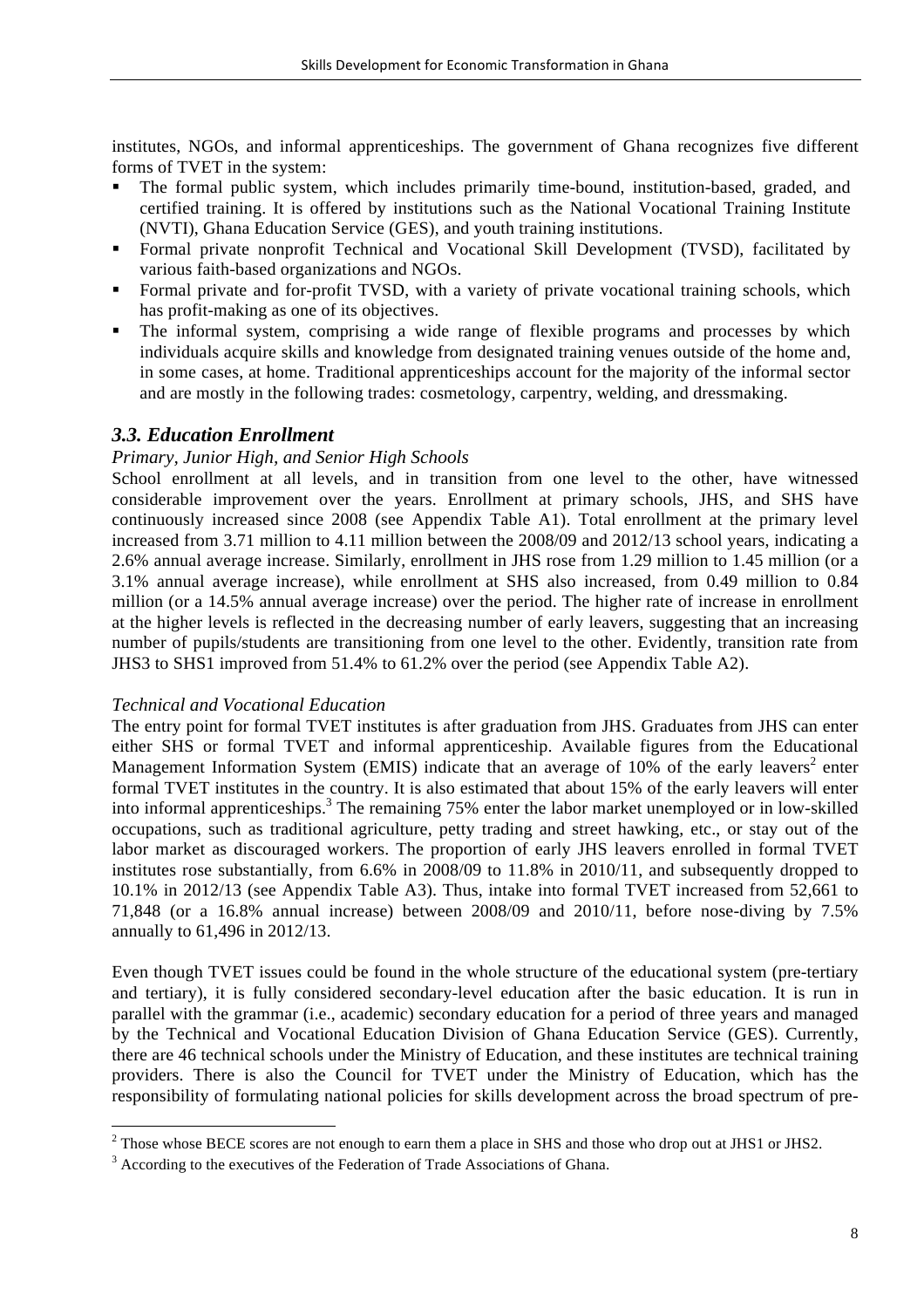tertiary and tertiary formal and informal sectors of the economy. The Council also coordinates and supervises the activities of technical and vocational education institutes in the country and sees to the harmonization of the assessment and certification of TVET delivery in the country for both the formal and informal sectors. At the secondary level (second cycle), specialization is available in a number of TVET subjects. Technical institutes, farm institutes, and vocational training institutes provide an alternative to the more academic curriculum at the senior high schools.

Indeed, the progression from basic education to senior high school still remains relatively low, less than 50% (Education Sector Annual Review [ESAR], 2010). Thus, substantial numbers of young basic school leavers are released into the labor market every year without the necessary skills for employment. Enrollment in TVET institutions, particularly in the public sector, has not been as significant as expected, and access to higher education still remains a challenge for a large number of the youth. Gender distribution has more or less reached parity at the lower levels of education and is improving at the higher levels, but is still a challenge in the TVET sector.

Meanwhile, various other ministries, such as the Ministries of Employment and Social Welfare, Local Government and Rural Development, Trade and Industry, Transport and Communication, and Food and Agriculture, have also established other vocational institutes and training centers, as well as other skills training programs, in some parts of the country, with their respective independent mandates. The delivery of TVET in Ghana has therefore been governed by separate ministerial mandates, while the informal sector also operates under its own conditions.

#### *Universities and Polytechnics*

Ghana lags behind Senegal, Mauritania, Togo, and Benin in tertiary enrollment (NationMaster.com, 2014). Ghana is ranked  $128<sup>th</sup>$  out of 151 countries in the world, with a gross enrollment ratio of 3.3% (NationMaster.com, 2014). Nonetheless, enrollment in universities and polytechnics has considerably improved, with the establishment of many public and private universities and polytechnics. Currently, there are 10 polytechnics, nine public universities, and about 51 private tertiary institutions in Ghana. Total enrollment in tertiary institutions witnessed a rapid increase in the 1990s, following the graduation of the first batch of students under the new education reform in 1999 and the recognition of polytechnics as tertiary institutions under the education reform program. A preliminary analysis of student enrollment in the 10 polytechnics in Ghana by the Ghana Employers' Association (GEA) shows a steady increase in total enrollment, from 18,459 in 2000 to 44,832 in 2010, representing a 9.2%average annual increase in polytechnic enrollment. Most of the polytechnic enrollment occurred in the arts and humanities programs as opposed to science, which includes technology, engineering, and medicine. Specifically, enrollment in arts and humanities rose by 158 percent, compared to a 57 percent increase in the sciences, between 2001 and 2010. In vocational and technical education at the tertiary level, the various institutions also operate with their mandates as determined by acts through their councils and academic boards.

Available data indicate that in 2012/13, out of the total number of 106,978 undergraduate students in the nine public universities, 39,313 (representing 36.7%) were studying science, with the rest pursuing courses in the humanities. Similarly, out of total enrollment of 55,361 in 51 private tertiary institutions in 2012/13, students in humanities accounted for 72.2%, with the remaining 27.8% pursuing science programs. Similar trends are observed in polytechnic education, with 69% of the total enrollment of 47,108 pursuing courses in humanities and the remaining 31% pursuing degrees and diplomas in science. Nonetheless, there seems to be some improvement in science enrollment based on the increased proportion of science students, from 34.8% in Year 4 to 40.4% in Year 1 in public universities, and 28.7% in Year 3 to 33.1% in Year 1 in polytechnics (see Figure 2). Thus, a greater number of science students are being admitted in recent years (Year 1) than in earlier periods (y\Years 3 and 4).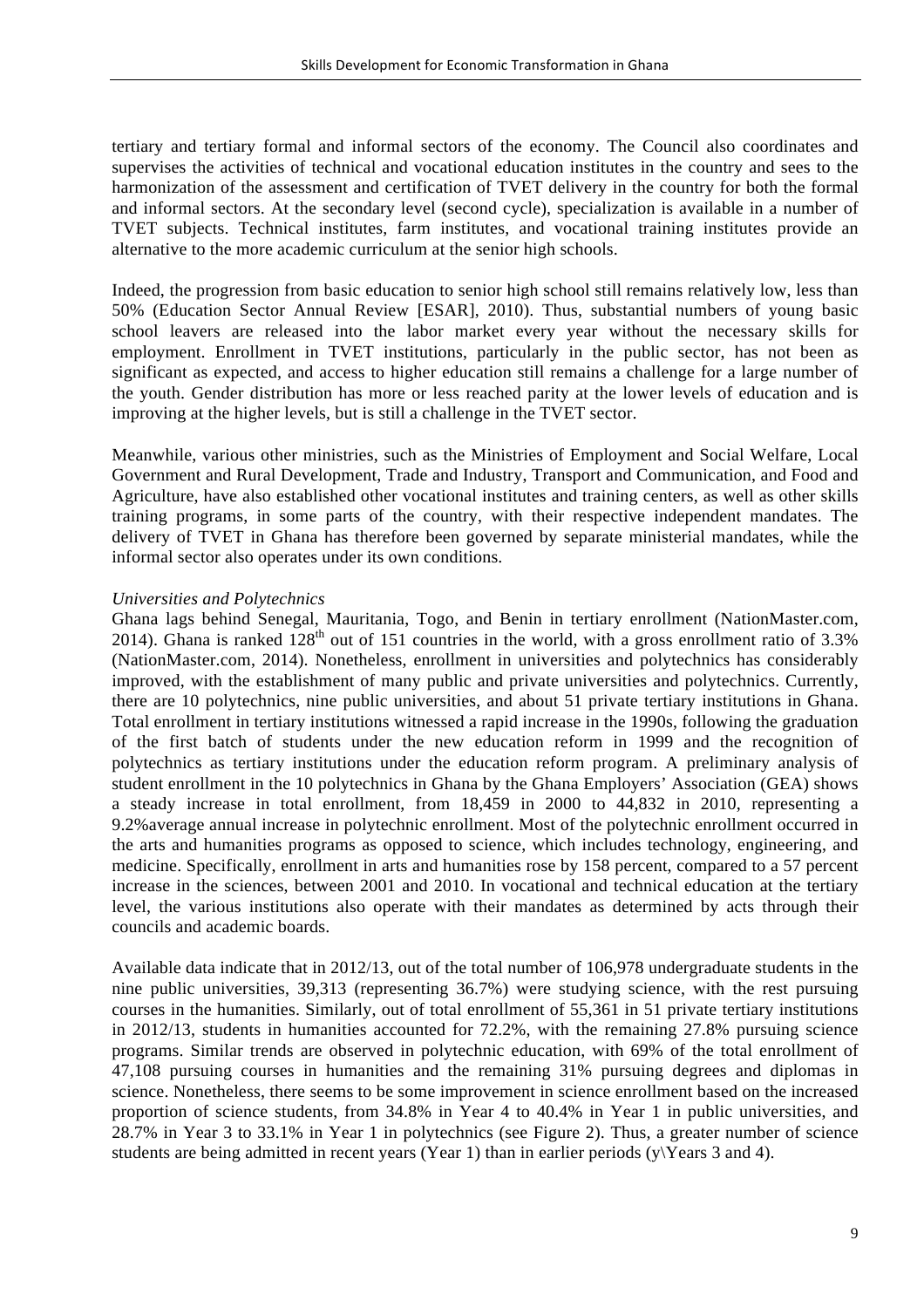

**Figure 2: % of Enrollment in Science and Humanities for All Public Universities and Polytechnics, 2012/13**

*Source: National Council for Tertiary Education (NCTE)*

## **4. Overview of Demand–Supply of Skills Gap**

## *4.1 Overall Demand***–***Supply Gap*

Demand for labor is technically a derived demand. Firms hire labor for the purpose of producing goods and services, which, in aggregate, translate into national output or real GDP. In effect, as the economy grows, it is expected that production of goods and services by firms would translate into employment generation. Clearly, if growth emerges from high-labor-absorption sectors such as manufacturing, tourism, and agriculture, the result would be employment generation, even though the quality of employment could be a concern. In contrast, supply of labor technically refers to the total number of hours of labor service rendered by a worker. In this study, we define labor supply in terms of the annual increase in the working-age population who are not in school. We use the working-age population rather than the labor force in order to capture discouraged workers, who are not captured by the labor force because they do not seek employment for various reasons.

| Table 3: Overall Labor Supply–Demand gap, 2007–2013 |  |  |  |  |  |  |
|-----------------------------------------------------|--|--|--|--|--|--|
|-----------------------------------------------------|--|--|--|--|--|--|

| Year                                            | 2007  | 2008        | 2009        | 2010        | 2011   | 2012  | 2013  |  |
|-------------------------------------------------|-------|-------------|-------------|-------------|--------|-------|-------|--|
| Annual jobs created ('000)265.6                 |       | 357.0 176.8 | 367.8 326.1 |             | 199.0  | 167.0 |       |  |
| Annual labor supply ('000)                      | 389.8 | 401.0       |             | 412.5 424.4 | 306.1  | 312.3 | 318.5 |  |
| Gap as % of labor supply                        | 31.9  | 11.0        | 57.1        | 13.3        | $-6.5$ | 36.3  | 47.6  |  |
| $\alpha$ a if $\alpha$ and $\alpha$ if $\alpha$ |       |             |             |             |        |       |       |  |

*Source: Computed from GLSS 5&6 and national accounts*

Using a combination of employment elasticity of output and annual growth of real GDP generation to derive a proxy for annual labor demand yields annual labor demand in Ghana between 2007 and 2013, as shown in Table 3. Based on the annual increase in the working-age population from 2006 to2010 and 2010 to 2013 as a measure of annual labor supply, we obtain annual labor supply as reported in Table 3. Matching labor supply and demand suggests a general excess of labor in Ghana. Thus, the country's economic growth does not seem to have created sufficient jobs for the growing number of new labor market entrants since 2007.

## *4.2 Specific Demand–Supply Gaps of Skills*

#### *4.2.1 Quantitative Analysis*

Data for analyzing specific skills gaps in Ghana is virtually nonexistent. One major source of data for skills gap analysis is administrative surveys, which do not exist in Ghana. Consequently, we use annual changes in the number of people engaged in occupations between 2006 and 2013 as a proxy for annual labor demand by skill level, and use annual changes in the working-age population by level of education as a measure of annual supply of labor by skills. The annual demand for and supply of labor by skills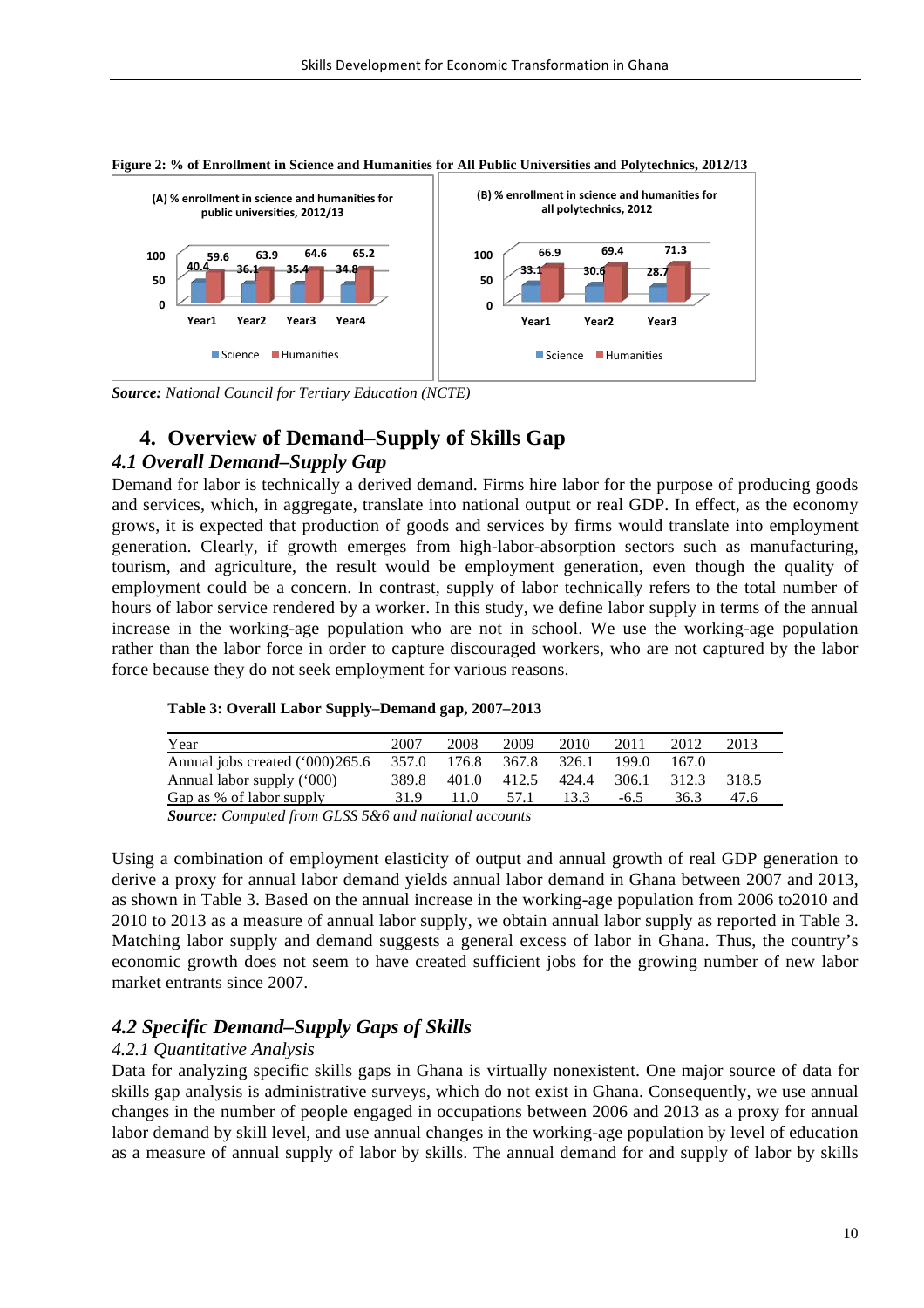are matched to obtain gaps at different skill levels. Based on the International Standard Classification of Occupation 2008, we define high-skilled occupations to comprise professionals, technicians and associate professionals, and managerial occupations, as well as armed forces, while clerical, sales/service, and plant and machine operation/assembly occupations are classified as semi-skilled occupations. Low-skilled occupations are traditional agriculture and elementary occupations, with craft occupations as specialized occupations. On the supply side, high-skilled individuals comprise those with university, polytechnic, and professional education, such as teachers and nurses, while those with secondary education represent semi-skilled and those with basic education or less are considered lowskilled. Vocational/technical skills denote specialized skills.

| Supply      |                  | Annual Average Growth |            |            | Annual Average growth |         |
|-------------|------------------|-----------------------|------------|------------|-----------------------|---------|
|             | Absolute<br>$\%$ |                       |            | Absolute % | Gap $(\%)$            |         |
| High-skills | 59.315           | 9.50                  | High-skill | 68.144     | 9.91                  | $-0.41$ |
| Voc./tech.  | 5.457            | 1.54                  | Craft      | 34.945     | 2.52                  | $-0.98$ |
| Semi-skills | 124.641          | 10.46                 | Semi-skill | 267.912    | 10.89                 | $-0.43$ |
| Low-skills  | 186.980          | 1.54                  | Low-skill  | 44,907     | 0.79                  | 0.75    |

|  | Table 4: Labor Supply-Demand Gap by Skills, 2006-2013 |  |  |  |  |
|--|-------------------------------------------------------|--|--|--|--|
|--|-------------------------------------------------------|--|--|--|--|

*Source: Computed by authors from GLSS 5&6*

Comparing annual average labor demand and supply at different skill levels yields a shortage of high-, semi- and specialized-skill labor and an excess supply of low-skill labor (Table 4). A huge shortage is revealed in vocational and technical skills, with a –0.98 percentage-point gap in growth annually. It's possible to fill the shortage with low-skilled labor with only basic and apprenticeship education. The shortage of high- and semi-skilled labor is also expected to be filled by low-skilled labor. This is evident in the 83%, 82%, and 27% of people engaged as plant and machinery operators/assemblers in sales/service, and in clerical occupations, respectively, who have a basic education or less (see Appendix Table B).

#### *4.2.2 Qualitative Analysis*

The foregoing provides a general overview of the skills gap in Ghana and shows that in spite of the increasing number of tertiary graduates and secondary school leavers, there seems to be excess demand for high- and semi-skilled jobs relative to supply. Interactions with industry players and policy makers, as well as consultation with some empirical literature, provide more insight and reasons for this phenomenon. Apart from the observed overall shortage of high- and semi-skilled labor, firms are often confronted with shortages of specific skills, in terms of quantity and quality. For example, anecdotal evidence suggests that when Ghana started commercial production of oil in late 2010, there were some specific types of skilled workers, such as engineers, drillers, and production and operation workers, that were difficult to find domestically, and thus oil producers had to rely on skills from Côte d'Ivoire and Nigeria to fill those vacancies. Boateng and Ofori-Sarpong (2002) estimated supply deficits in medical and health, engineering and technical, and business administration graduates, and an oversupply of graduates in arts/social sciences and agriculture in 1999–2000. This was reiterated by two industry practitioners, who said that sometimes they are compelled to resort to skills from outside the country to repair a faulty machine. They attributed this to the fact that the education system is producing a large number of graduates in the humanities, in excess of what the economy requires, while scientists, engineers, and technologists needed for the manufacturing sector are produced in limited numbers. One industry practitioner bemoaned the fact that all the new universities and polytechnics established over the last two decades are churning out graduates in business at the bachelors and graduate levels, while the existing ones continue to step up their enrollment in business and humanities. Incidentally, while most of the newly established universities train students largely in the humanities, which the labor market does not need in such large quantities, existing science and technology universities are shifting from their core mandate to train more students in humanities. These developments could be linked to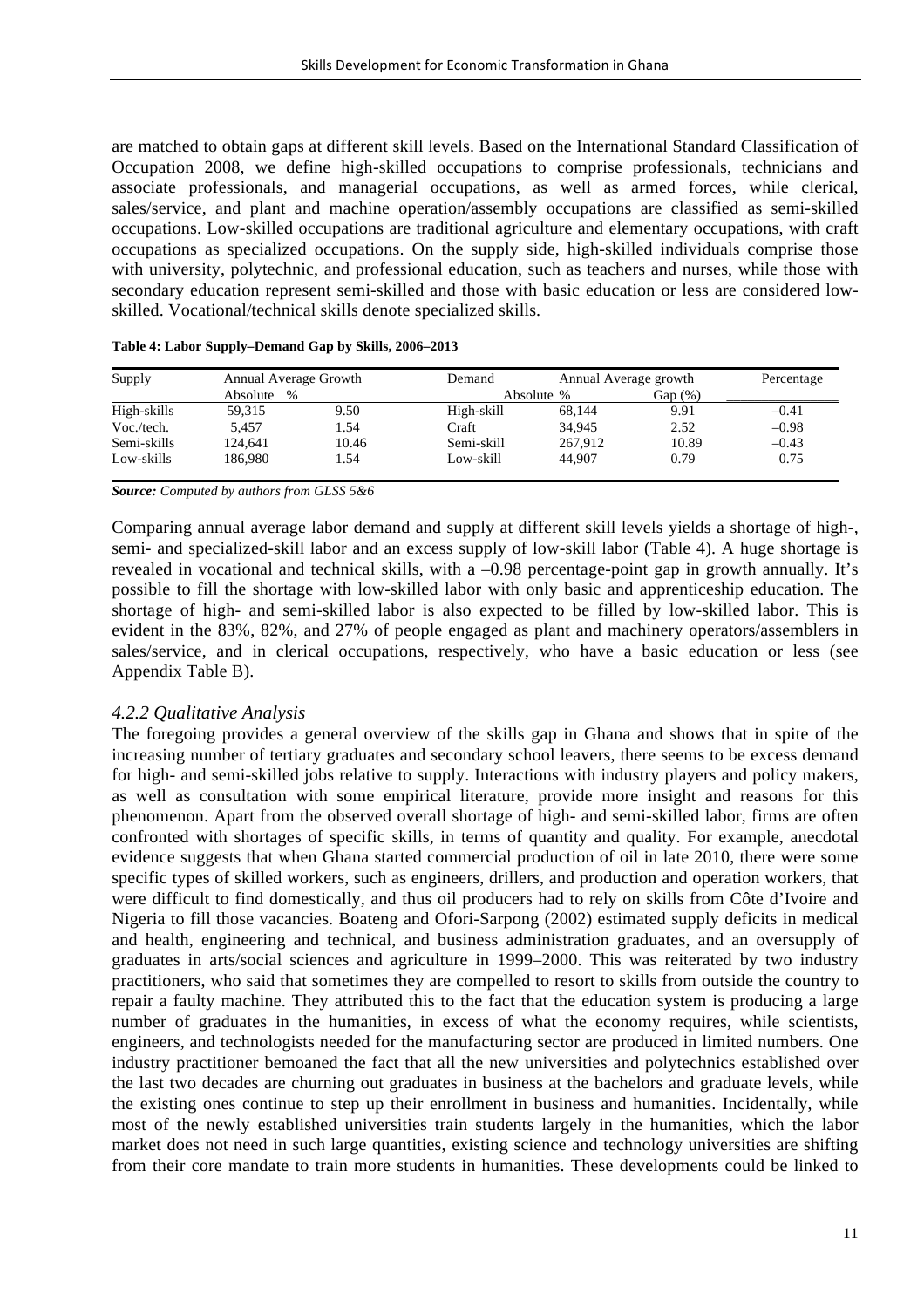the high cost of training graduates in science and technology areas relative to the costs of training graduates in the humanities. Even though enrollment in science in public universities and polytechnics has been inching up in recent times, the improvement is very slow. This can also be linked to the low enrollment in science at the secondary level, which is the source of input for science training at the tertiary level.

In addition to the shortage of skills in terms of quantity is the quality of skills churned out by training and academic institutions. Quality gaps occur when skills required are not matched by the skills of new labor market entrants. The emphasis of certificate qualification over the individual's ability to perform on the job tends to shape training and teaching, such that learning how to pass the examination takes the better part of the time of students and trainees. Education and skills development that focus on training the mind to solve problems in practical scenarios, as well as the development of soft skills (such as computer, communication, and interpersonal skills), are hardly adhered to. One employer observed that recruiting engineers locally is a challenge because many of these engineering graduates are mostly familiar with the literature, but have little or no practical knowledge on how to fix a problem. One industry practitioner said bluntly that most graduates who are called for interviews demonstrate just raw talent and skills that cannot be used for anything on the job. Several graduates apply for jobs they are not qualified or trained for, which makes the screening process too long and cumbersome, and many applicants who queue up for interviews fail to impress. A senior officer of an employers' organization argued that recent tertiary graduates lack basic skills to complete simple routine assignments, indicating that getting a certificate is a mere formality rather than an indication of achievement. One interviewee at a multinational company found the performance of tertiary graduates on the job to be generally satisfactory compared to their counterparts in other parts of Africa, but said they lack initiative. Most young graduates at the workplace often wait to be prompted before they move. Many newly employed graduates take too long to learn their jobs and responsibilities, and appear to be too mechanical in thinking. Employers usually spend time and money trying to identify the required graduate personnel, and sometimes fail to find them after months of searching, in spite of the growing number of university graduates churned out every year.

A number of reasons for the skill mismatch and poor quality of educational output came out during the field interaction. At the basic and secondary level, poor quality of school infrastructure and learning tools and poorly motivated teachers were indicated. Lack of modern equipment and tools, as well as good quality classrooms, libraries, and sanitation facilities in many schools and training institutions, tend to hamper effective teaching and learning. In addition, the desire to meet the second Millennium Development Goal (MDG 2: achieve universal primary education) has partly contributed to high enrollment in schools at all levels without a corresponding increase in improved facilities and trained teachers. Teachers are also observed to be poorly motivated in terms of salaries and working conditions. Teacher absenteeism, due largely to poor school supervision, also came out strongly. The high degree of supervision in the training and education system that existed in the past, and that put teachers on their toes and prevented them from indulging in shirking behavior, appears to have been abandoned. Supervision in the basic and second-cycle public schools has been singled out as the major cause of teacher absenteeism (which, in the Education Sector Performance Report 2013, is reported to be a substantial barrier to quality education in Ghana), and poor teaching delivery culminates in poor student performance in recent times. At the tertiary level, the proliferation of private universities, many of which lack quality teaching staff and infrastructure, brings to the fore the quality of the accreditation process and the supervisory duty of the National Council for Tertiary Education (NCTE).

Skill mismatches, based on the content of skill training that is at variance with what industry requires, were linked to a number of factors. These include absence or limited application of practical and case studies during teaching and training, non-involvement of industry in the design of training curricula,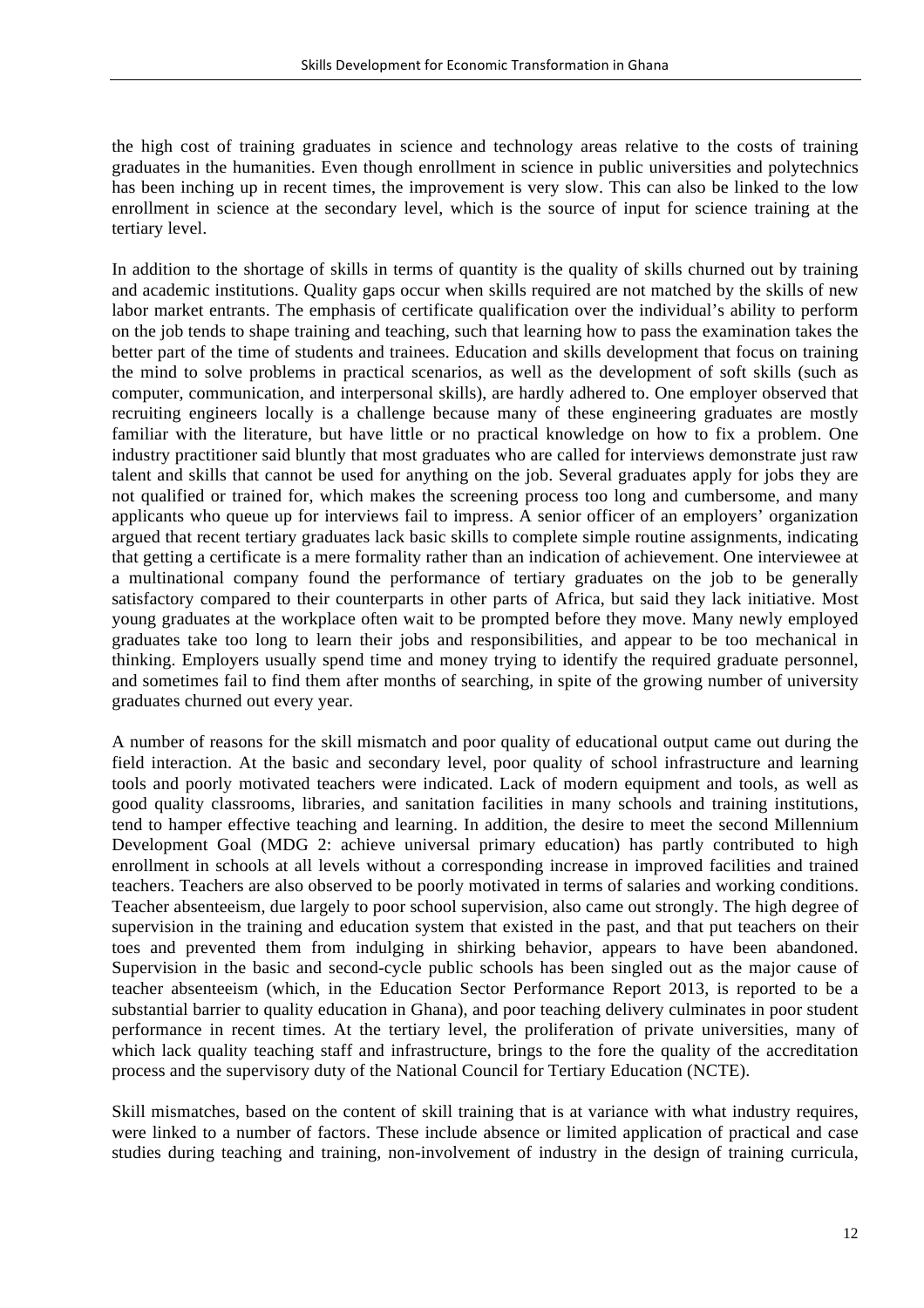limited adoption of the problem-solving approach in teaching and training, and lack of opportunities to enable teachers to benefit from retooling by spending some working time with industry. Some interviewees strongly recommended a bold shift from the emphasis of the existing grammar type of education to TVET at the second-cycle and tertiary levels. However, there are negative perceptions about TVET in Ghana, to the extent that many people see it as a dumping ground for those unable to advance through the grammar education system, from JHS to SHS through to the university. A study by City and Guild in collaboration with COTVET in 2011 concluded, among other observations, that "there is a widely held perception in Ghana that only people who are academically weak undertake technical and vocational education. A significant proportion of current TVET trainees, particularly in the informal sector (primarily apprenticeships), are therefore labeled as school dropouts, which impacts on the self-esteem and external perceptions of trainees' abilities." Government's commitment to promoting TVET is very low, and it is evident in the low funding of TVET. This is despite the fact that in an estimate of education expenditure per student in 2012, TVET recorded GH¢3,351, compared with GH¢1,372 for SHS, GH¢837 for JHS, and GH¢412 for primary. Some people consider government's commitment to promoting TVET very low, considering the fact that TVET education is more expensive than academic education and the total amount spent on TVET accounted for only 2.9% of the total education budget, compared to 22.8% for primary, 17.0% for JHS, and 18.5% for SHS. In addition, only 12% of the budget allocation to the Ministry of Employment and Labor Relations is allocated to NVTI, which in absolute terms is far lower than the 1% from the Education Ministry. The politicization of Ghana's education system, which culminated in the increase in the duration of second-cycle education from three to four years in the mid-2000s and its subsequent reversal to three years, with no clear national vison on education and the need to address poor quality of education, does not promote the quality of skills development. This political battle shifted government focus from the core issues confronting the education system, including non-payment of salaries of new teachers, lack of adequate classrooms, and teacher absenteeism.

## **5. Recent Initiatives and Programs**

## *5.1 Institutional Structure*

The regulation and coordination of the formal education system in Ghana falls under the Ministry of Education. Basic and second-cycle education falls under the purview of the Ghana Education Service, while the National Council for Tertiary Education is the regulatory body of tertiary education in the country. Technical and vocational education is governed by the National Vocational and Technical Institute (NVTI) Act (351) of 1970, and the Council for Technical and Vocational Education and Training COTVET ACT (718) of 2002. The NVTI Act mandated the establishment of the National Vocational and Technical Institute "to co-ordinate at the national level all aspects of vocational training including apprenticeship," while the COTVET Act provides legal backing for COTVET to reform technical and vocational skills development in the country by coordinating and overseeing all aspects of technical and vocational education and training. In effect, there are two government institutions working in the skills development sector in Ghana, COTVET and the NVTI, with a seeming conflict in roles. On the informal side of Technical and Vocational Skill Development (TVSD) are the trade associations for various trades, which have recently come together to form the Federation of Trade Associations of Ghana. The federation comprises all the major trade associations in Ghana.

## *5.2 Recent and Current Programs*

Ghana's education system has undergone a number of reforms over the years. One major education reform that sought to respond to mismatches between education and labor market requirements at the pre-tertiary level was the New Educational Reform Program (NERP) in 1987. The reform reduced the number of years at the pre-university level from 13–17 years (six years primary, four years optional middle, and seven years secondary) to 12 years (6-3-3). Basic education was made compulsory for all children and was defined as the first nine years of schooling (six years primary and three years JHS). A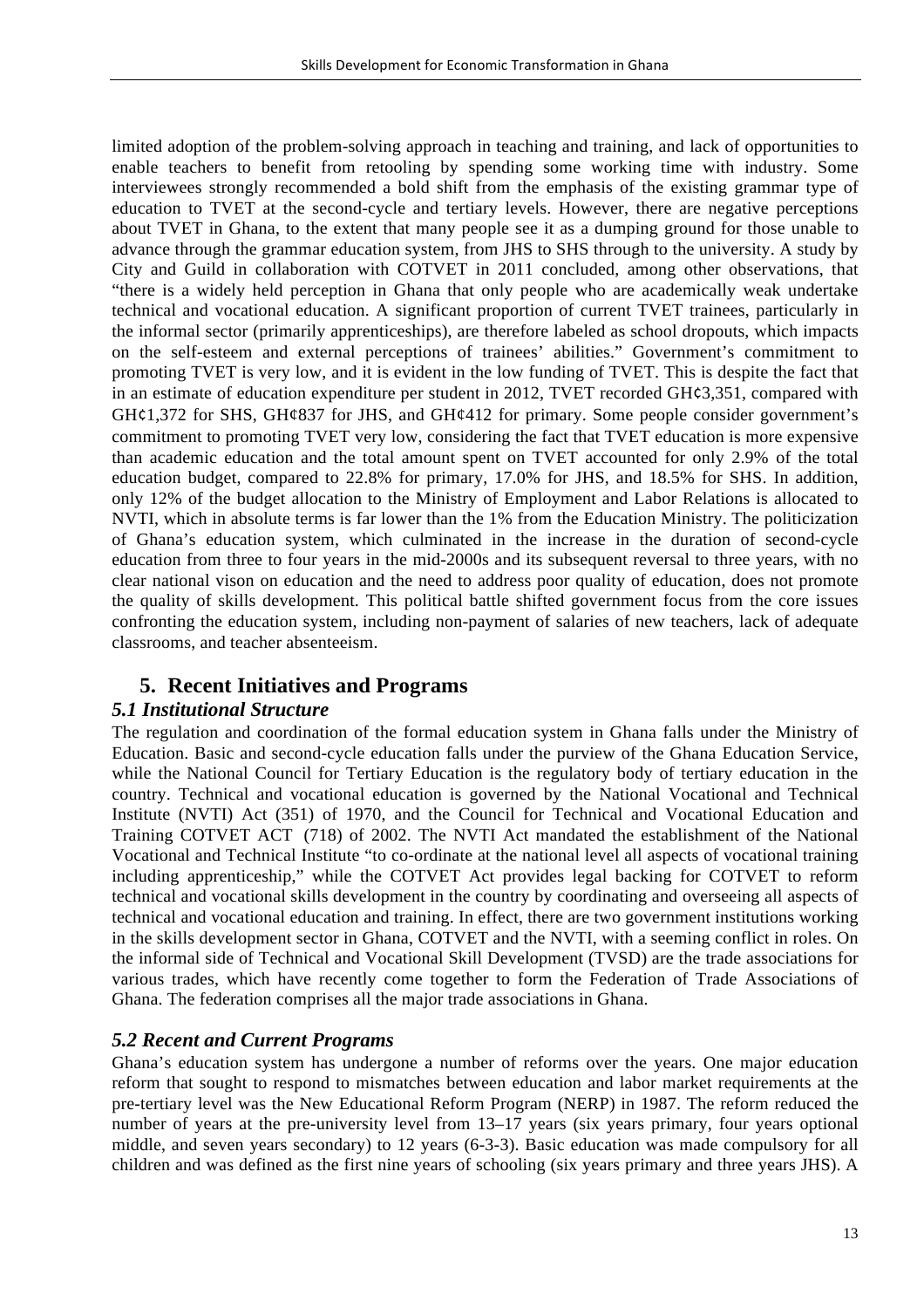major thrust of the reform was the diversification of the formal academic courses offered at the preuniversity level to include hands-on practical courses. Courses such as vocational skills, technical drawing, and life skills were introduced at the junior secondary level to provide some employable skills beyond the literacy and grammar education. This was intended to make students useful in the labor market after school even when they are unable to pursue second-cycle education. The seeming rush and ad-hoc implementation of the reform resulted in a turnaround back to the old system, which still emphasizes grammar and literacy education. There were no or at best a limited number of trained teachers to handle the vocational, technical, and life skills courses that inculcate employable skills into pupils. Many junior secondary schools did not have workshops to handle practical aspects of the program.

There are some ongoing programs in the TVET sector to improve efficiency and the quality of graduates into the labor market. This includes the introduction of Competency Based Training (CBT), the implementation of the National TVET Qualifications Framework, and the Skills Development Fund. The COTVET LI made provision and gave legal backing for the establishment of the National TVET Qualifications Framework, with eight levels from Proficiency 1 to Doctor of Technology. A World Bank/DANIDA-supported Skills Development Fund managed by COTVET is also providing a demanddriven response to critical challenges encountered by the productive sectors of Ghana: (i) the need for an adequately qualified labor force, (ii) the urgency of providing new entrants into the labor market with gainful, employable skills, and (iii) inadequate access to new technologies and innovations. At the thirdcycle level, polytechnics and teacher training colleges have been upgraded to tertiary status, while private participation in tertiary education has been enhanced under the educational reforms in the mid-1980s. This has resulted in expanded enrollment at the tertiary level, largely on account of the proliferation of private universities without quality change in the content. Some interventions related to skills development over the past decade include the Skill Training and Employment Placement (STEP) Program 2002–2006 and the National Youth Employment Program (NYEP)/Ghana Youth Employment and Entrepreneurial Development Agency (GYEEDA), which began in 2006. These programs were designed to provide employable skills for unemployed youth in the country, but the reality is that the modules under GYEEDA engage the youth over a period without a clearer skill improvement agenda and better placement in the labor market.

## **6. Key Issues and Challenges for Skills Development**

The low quality of skills and skill mismatches in terms of quality and quantity have been linked with many factors. A number of challenges confronting education and skills development in Ghana emerged from the field interviews. Five of these challenges are summarized below:

#### § *Poor quality of infrastructure and poorly motivated teachers*

Many schools and training institutions lack modern equipment and tools, as well as good quality classrooms, libraries, and sanitation facilities to promote effective teaching and learning for the production of high-quality skills for the economy. Teacher motivation is observed to be very low, with frequent complaints from teachers about low salary levels and poor working conditions, which have been the underlying reasons for frequent industrial action by teachers in the country.

#### ■ *Poor school supervision*

Teacher supervision, particularly at the basic and secondary-school levels, is very weak, and this has been cited as a major cause of teacher absenteeism in Ghana. This has a negative effect on teaching and learning, resulting in poor performance of students in recent times. At the tertiary level, the proliferation of private universities, many of which lack quality teaching staff and infrastructure, brings to the fore the need for a quality accreditation process and more effective supervision by the National Council for Tertiary Education (NCTE).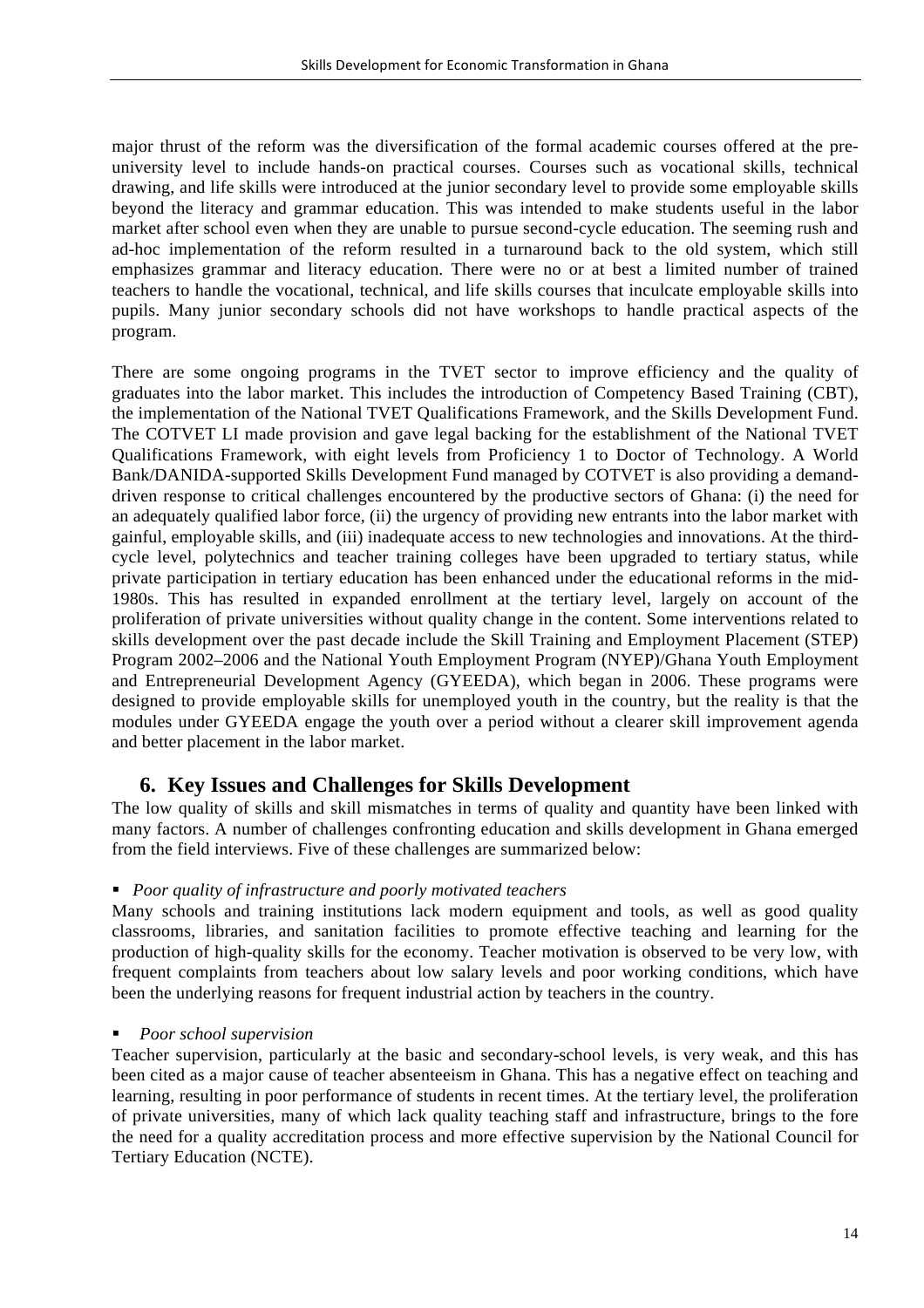#### § *Poor linkage between skills training and industry, culminating in skills mismatch*

This is reflected in the development of training curricula with generally no input from industry, as well as lack of opportunities for instructors to undertake periodic training in industries to be abreast of changes in the world of work. This may largely explain the limited application of practical and case studies in teaching. The emphasis on a supply-driven approach to skills development, reflected in the overproduction of graduates in humanities and limited number of graduates in science, engineering, technology, and medicine relative to the requirements of the labor market, is also an indication of poor linkage between skills training and skills requirements of industry.

#### § *Neglect and poor perception of vocational and technical training*

Despite the renewed government focus on TVET that led to the establishment of COTVET, the sector continues to be plagued by a number of challenges. These include conflict between the mandates and operations of NVTI and COTVET, poor perception of TVET culminating in underfunding of the sector by government, limited engagement of industry as a significant player in TVET, problems with quality assurance in the TVET system, and the conflicts created by keeping the governing structure of TVET under separate ministerial mandates, while the informal sector also operates under its own conditions.

#### § *Politicization of the secondary education system in Ghana*

The politicization of the duration of the secondary education system in Ghana, which has seen different governments from different political parties trying to outdo each other, tends to keep them from addressing the main challenges facing the education system in the country. The increase in the duration of second-cycle education from three to four years in the mid-2000s, and subsequent reversal to three years in 2009, were carried out without looking at the relevance of the change to the national economy. The immediate effect was the graduation of over 300,000 students in 2012 against the backdrop of limited placement at the tertiary level, thereby throwing many of them into the labor market.

## **7. Recommendations**

There is no question about the fact that the sure way for Ghana to experience economic transformation and be able to compete effectively in the global market is to increase the quantity and quality of its human capital base. This requires a serious commitment from government. Thus, to put Ghana on the path of economic transformation requires a number of policy actions and programs to reverse the declining trend in the quality of skills of the labor force by addressing various challenges confronting the sector. The following suggestions are outlined to stimulate debate.

| <b>Challenges/Issues</b> | <b>Recommendations</b>                                                             |
|--------------------------|------------------------------------------------------------------------------------|
| Skill mismatch           | Bridging the gap between industry and training/academic institutions through:      |
|                          | Participation of industry in curriculum design, at least at the TVET level         |
|                          | Development of internship mechanisms for students or trainees<br>٠                 |
|                          | Measures that offer instructors opportunities to spend time periodically with<br>٠ |
|                          | relevant industry and relevant sectors from the world of work, to stay in tune     |
|                          | with new developments in the workplace                                             |
|                          | • Commitment to the promotion of science, engineering, and technology              |
|                          | education to produce the skills required to enhance growth and transformation      |
|                          | of manufacturing as a major step toward the transformation of the Ghanaian         |
|                          | economy                                                                            |
|                          | Considering the high cost of training science, engineering, and medical<br>٠       |
|                          | students, public universities funded by government could concentrate on            |
|                          | producing science, engineering, and health graduates, while private                |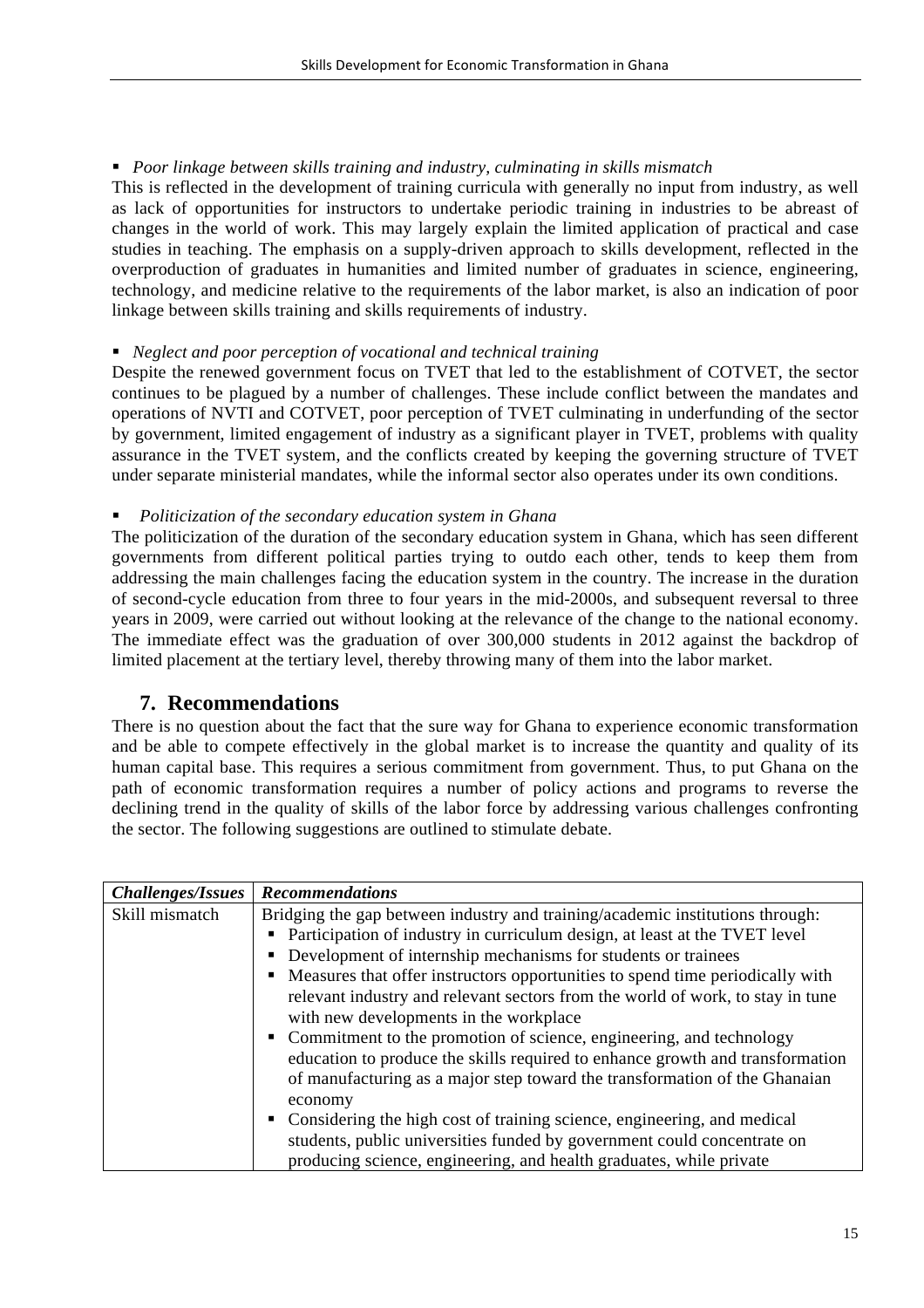|                   | universities with minimal resources focus on training students in humanities             |
|-------------------|------------------------------------------------------------------------------------------|
|                   | Provision of incentives, such as scholarships, training, and motivation of               |
|                   | science teachers and provision of science equipment at the secondary school              |
|                   | level, to increase the supply of science-oriented students in secondary schools          |
| Poor quality of   | Tighten the criteria for issuing accreditation to private tertiary institutions and<br>٠ |
| skills from       | monitor existing ones to ensure quality                                                  |
| education and     | Promotion of internships, seminars, and field work by education and training<br>٠        |
| training          | institutions to enhance links between training and world of work.                        |
| institutions      | Raise teacher motivation with incentives such as salary enhancement, better<br>٠         |
|                   | pension packages, and promotion based on performance rather than on length               |
|                   | of service.                                                                              |
|                   | Tighten supervision and monitoring system<br>٠                                           |
|                   | • Increase investment in the provision of better school infrastructure, teaching         |
|                   | aids, and other facilities to promote effective teaching and learning                    |
|                   | Comprehensive review of the country's education system, including duration<br>٠          |
|                   | and curricula, to make it relevant to the needs of the economy and to propel the         |
|                   | country to embrace economic transformation.                                              |
| Poor perception   | Streamline the governance system of TVET by giving the mandate to one<br>٠               |
| and conflicting   | ministry to have oversight responsibility for TVET                                       |
| governance        | Harmonize the legal framework of NVTI and COTVET to avoid conflicting<br>٠               |
| structure of TVET | responsibilities                                                                         |
|                   | Step up government funding of TVET to improve training facilities and<br>٠               |
|                   | equipment of TVET institutions to make it more attractive                                |
|                   | Identify successful TVET graduates to showcase their work as a way of<br>٠               |
|                   | addressing poor perception about TVET                                                    |
|                   | • Promoting quality assurance of TVET system                                             |
| Politicization of | Comprehensive review of the country's education system, devoid of partisan<br>٠          |
| education         | politics, to cover duration and curricula to make it relevant to the needs of the        |
|                   | economy and to propel the country to embrace economic transformation                     |

## **References**

ACET (2012). *Ghana Economic Transformation Case Study*, Accra, Ghana.

- Aryeetey, E. Bortei-Doku, D. Doh, and P. Andoh (2011). "From Prejudice to Prestige: Vocational Education and Training in Ghana." Report for City and Guilds Centre for Skills Development and the Council for Technical and Vocational Education and Training (COTVET), Accra, Ghana.
- Baah-Boateng, W., and K. Ewusi. (2013). "Employment: Policies and Options," in K. Ewusi (ed.), *Policies and Options for Ghana's Economic Development,* third edition, pp. 190–221, Institute of Statistical Social and Economic Research (ISSER), University of Ghana, Legon Publications.
- Baffour-Awuah, D., and S. Thompson. "A Holistic Approach to Technical and Vocational Skills Development (TVSD) Policy and Governance Reform: The Case of Ghana." Paper presented at the Triennale on Education and Training in Africa of ADEA, the Association for the Development of Education in Africa, Ouagadougou, Burkina Faso.
- Baah-Boateng, W. (May 2013). "Human Capital Development: The Case of Education As a Vehicle for Africa's Economic Transformation," *Legon Journal of International Affairs (LEJIA),* vol. 7, no. 1, pp. 31–55.
- Boateng, K., and E. Ofori-Sarpong (2002). "Analytical Study of the Labor Market for Tertiary Graduates in Ghana." A World Bank/National Council for Tertiary Education and National Accreditation Board project.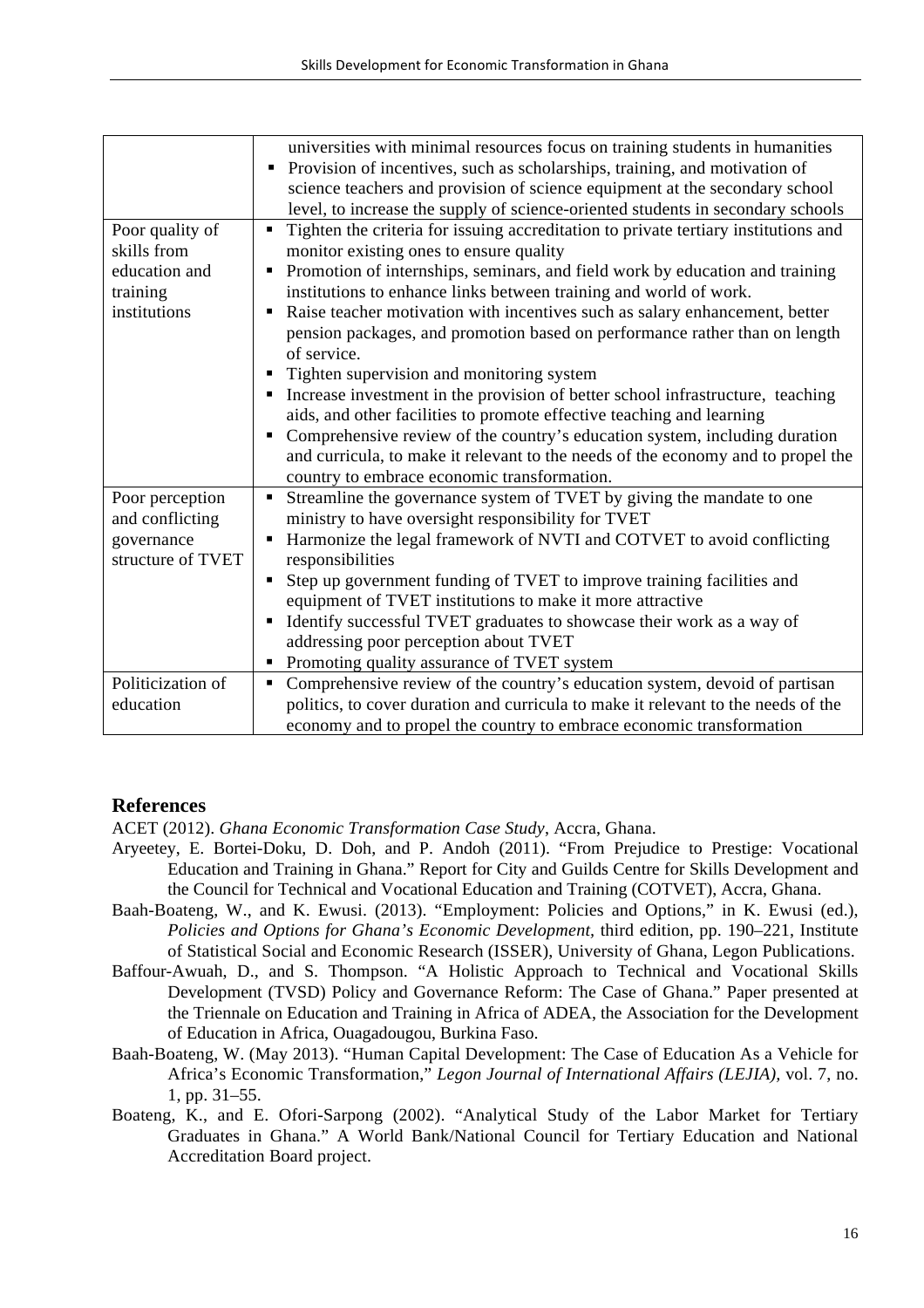COTVET (2009). "Skills Development Fund Operations Manual," draft zero, February 1, 2009.

COTVET (2011). Annual Report.

COTVET. Regulation 2195.

Government of Ghana (2010). "Education Strategic Plan 2010–2020: Volume 1," Ministry of Education.

Government of Ghana (2013). "Education Sector Performance Report, 2013," Ministry of Education.

World Bank (2009a). "World Development Indicators, 2008," World Bank, Washington, DC.

World Bank (2009b). "Ghana Job Creation and Skills Development," Washington DC.

#### **Appendices**

| Table A1: Enrollments in Primary, Junior High, and Senior High Schools |                |            |             |            |             |  |  |  |
|------------------------------------------------------------------------|----------------|------------|-------------|------------|-------------|--|--|--|
|                                                                        | <b>Primary</b> |            | .THS        |            | SHS         |  |  |  |
| Year                                                                   | No. of Sch.    | Enrollment | No. of Sch. | Enrollment | No. of Sch. |  |  |  |

| Year    | No. of Sch. | Enrollment | No. of Sch. | Enrollment | No. of Sch. | Enrollment |
|---------|-------------|------------|-------------|------------|-------------|------------|
| 2008/09 | 17.881      | 3.710.649  | 10.218      | 1.285.577  | 670         | 490.334    |
| 2009/10 | 18.579      | 3.809.258  | 10.768      | 1.301.940  | 697         | 537.332    |
| 2010/11 | 19.723      | 3.962.779  | 11.709      | 1.335.400  | 720         | 728,076    |
| 2011/12 | 19.835      | 4.062.062  | 11.567      | 1,385,367  | 757         | 758.468    |
| 2012/13 | 19.854      | 4.105.916  | 12.439      | 1,452,585  | 828         | 842,587    |

*Source: Educational Management Information System (EMIS), 2013*

#### **Table A2: Transition from JHS to SHS**

| Indicators/Year                     | 2008/09 | 2009/10             | 2010/11                | 2011/12 | 2012/13 |
|-------------------------------------|---------|---------------------|------------------------|---------|---------|
| Transition Rate from JHS3 to SHS1   | 1.4%    | $\epsilon$<br>52.2% | $\overline{r}$<br>7.5% | 50.7%   | 61.2%   |
| Source: Government of Chana<br>2013 |         |                     |                        |         |         |

*Source: Government of Ghana, 2013*

#### **Table A3: Enrollment in Formal TVET Institutes**

| Indicators/Year     | 2008/09 | 2009/10 | 2010/11 | 2011/12 | 2012/13 |
|---------------------|---------|---------|---------|---------|---------|
| Early Leavers       | 795.243 | 764,608 | 607.324 | 626.899 | 609.998 |
| No to Formal TVETs  | 52.661  | 56.661  | 71.848  | 62.303  | 61.496  |
| % Intake into TVETs | 6.6%    | 7.4%    | $1.8\%$ | 9.9%    | 10.1%   |

*Source: EMIS, 2013*

#### **Table B: Level of Education by Occupation in 2013 (%)**

| Occupation      | None | KG   |      | Primary JHS/Middle Sec |      |      | Voc./Tech. TT/Nursing Poly |      | University | All   |
|-----------------|------|------|------|------------------------|------|------|----------------------------|------|------------|-------|
| Armed forces    | 0.0  | 0.0  | 0.0  | 30.1                   | 21.5 | 17.1 | 0.0                        | 15.5 | 15.9       | 100.0 |
| Managerial      | 6.6  | 2.9  | 6.2  | 24.5                   | 16.4 | 4.0  | 4.0                        | 5.2  | 30.2       | 100.0 |
| Professional    | 1.2  | 0.2  | 0.9  | 9.6                    | 22.6 | 4.9  | 22.2                       | 7.7  | 30.8       | 100.0 |
| Technicians     | 1.5  | 2.3  | 4.3  | 28.4                   | 27.6 | 8.5  | 2.8                        | 10.1 | 14.5       | 100.0 |
| Clerical        | 0.5  | 0.2  | 1.4  | 24.5                   | 33.7 | 10.6 | 0.4                        | 13.0 | 15.8       | 100.0 |
| Sales & service | 16.9 | 10.6 | 15.2 | 39.3                   | 12.2 | 3.5  | 0.4                        | 1.0  | 0.8        | 100.0 |
| Agriculture     | 38.6 | 14.2 | 18.3 | 23.7                   | 4.1  | 0.6  | 0.3                        | 0.2  | 0.2        | 100.0 |
| Craft           | 15.7 | 9.3  | 15.1 | 45.1                   | 8.1  | 5.1  | 0.1                        | 1.1  | 0.4        | 100.0 |
| P&M             | 7.5  | 5.9  | 13.3 | 56.5                   | 12.1 | 3.1  | 0.0                        | 0.7  | 0.8        | 100.0 |
| Elementary      | 20.1 | 15.6 | 17.7 | 35.1                   | 9.0  | 1.8  | 0.0                        | 0.3  | 0.3        | 100.0 |

*Source: Computed by authors from GLSS 6*